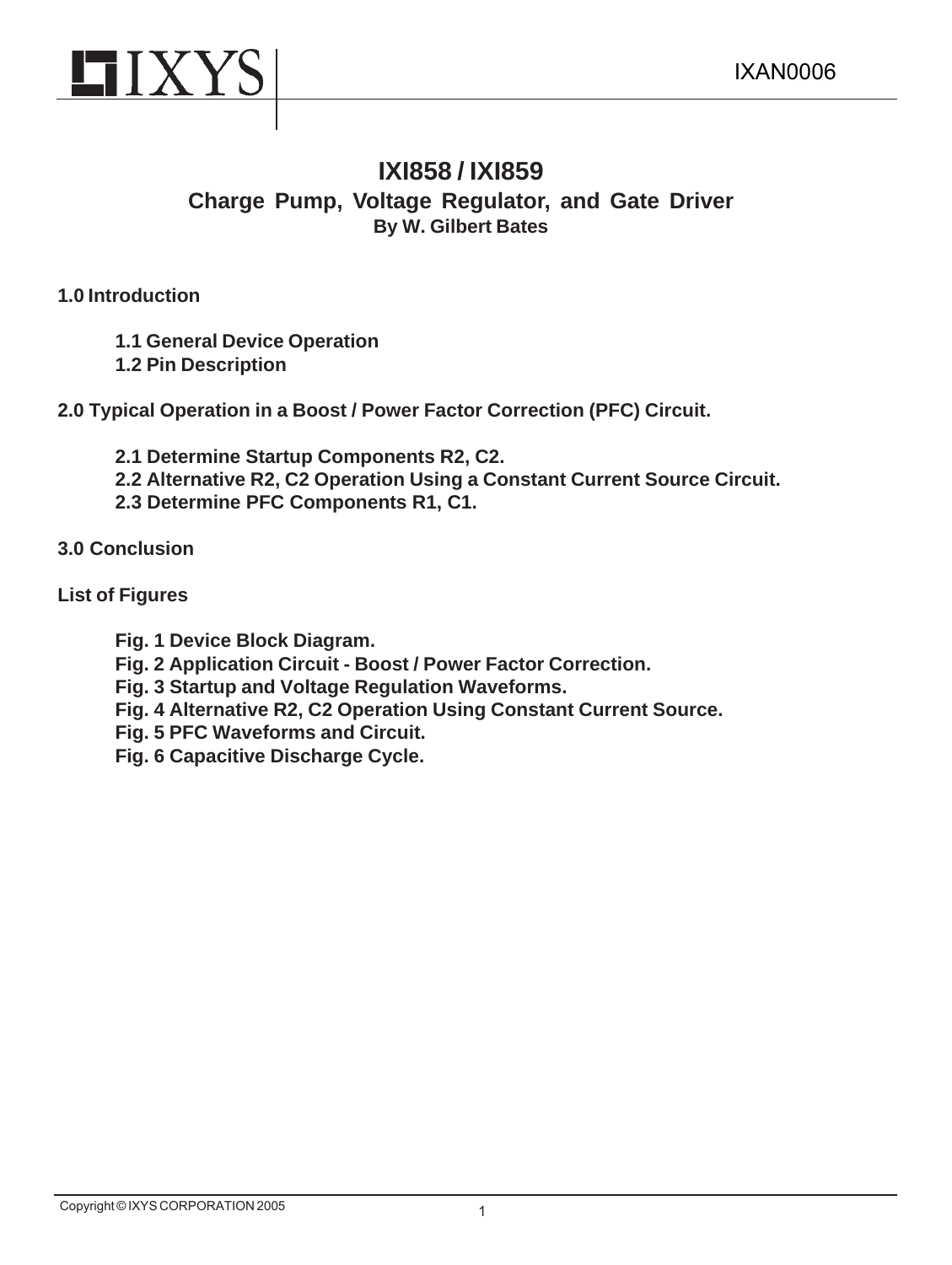

# **1.0 Introduction**

The IXI858/859 Charge Pump, Voltage Regulator and Gate Driver is an integration of several key components in an off-line PFC boost regulator using a microprocessor for intelligent power management applications. Specifically these components include a linear voltage regulator with 5V output (IXI858) or 3.3V output (IXI859) to supply power to a micro-controller, a high current non-inverting MOSFET gate driver, a charge pump circuit, trickle charge startup for the device and a 13V regulated output for the MOSFET gate driver. A safety feature is also added to clamp the Vcc voltage so as not to damage the device from over-voltage conditions. The device integrates four independent and dissimilar circuits into one package for a highly integrated power management system.

# **1.1 General Device Operation**

The difficult function of startup is accomplished by using the trickle charging of a capacitor until an under voltage lock out circuit determines the voltage has reached approximately 14 volts. When this level is reached, a linear regulator is enabled to power the microprocessor, allowing it to boot up, and the MOSFET gate driver becomes active. Once the microprocessor is booted and the PFC MOSFET gate drive is operating, charge is pumped from the high voltage PFC circuit back through the  $V_{\text{SUB}}$  pin, providing power for the microprocessor, gate driver, and any devices attached to the  $V_{\text{cap}}$  pin. The internal over voltage zener diode clamp limits the maximum Vcc to 17 volts.

# **1.2 Pin Description**

- $V_{cc}$  (pin 1) Power input from a high voltage source through a current limiting resistor and filter cap. 13V output when charge pump is active and is protected by UVLO Under Voltage Lock Out for low voltage conditions. This pin is clamped (Vclamp) for over-voltage protection by an internal zener diode at 17V.
- $V_{\text{out}}$  (pin 2) Linear regulated output at 3.3V for the IXI859 or 5V for the IXI858 and is typically used in providing power to a micro-controller.
- Pin 3 is not used.
- IN (pin 4) Used as an input signal to drive the output at pin 5, controlling a power MOSFET in a typical power factor correction application.
- GATE (pin 5) Output for driving external power MOSFET
- GND (pin 6) Ground return.
- $V_{\text{SUB}}$  (pin 7) Charge pump input. Receives switching energy from RC and enables / disables charge pump output. Requires low ESR capacitor.
- $\cdot$  V<sub>CAP</sub> (pin 8) Charge pump output to supply external power.

# **2.0 Typical operation in a Boost / PFC circuit:**

The operational characteristics in a typical application can be broken down into three distinct modes: start-up, normal power operation and shutdown. See Figure 2 for boost and power factor correction application.

## **Figure 1. Device Block Diagram**

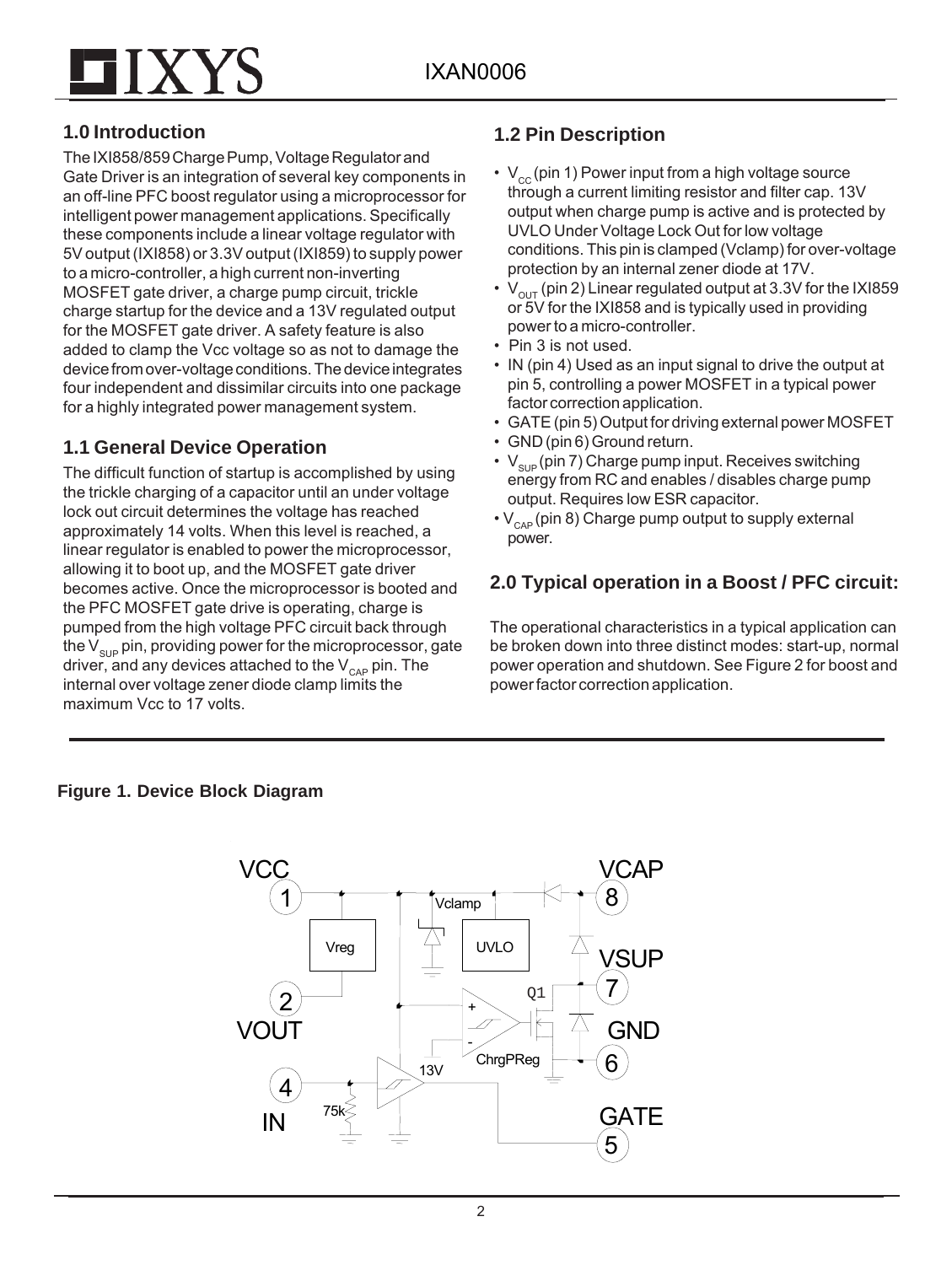



When power is initially applied to the circuit in figure 2, C2 will begin to charge toward the HVDCin voltage through R2, as shown during time t1 in figure 3. The voltage across C2 is less than 14.1V, which is the UVLO high voltage point (the startup voltage), and IXI858/859 is in shutdown. In this state, quiescent current of IXI858/859 is less than 6uA, Vout is in a hi-Z state, gate drive output is pulled-low, charge pump regulator and the internal MOSFET switch, Q1, is off. C3 will stay discharged.

The device will enter normal power operation when the voltage on C2 reaches 14.1V. Several events occur simultaneously as the device enters into normal power operation. The internal linear voltage regulator will become active and drive Vout, pin 2, to a regulated voltage of 3.3V for IXI859 and 5.0V for IXI858. The microprocessor will boot-up and the gate driver will actively drive the GATE output on pin 5 to reflect the logic state at input IN on pin 4.

# **2.1 Determine Startup Components R2, C2**

Once the UVLO is released, the initial current out of the Vout pin will be approximately 100mA to quickly charge C3, as shown during time t2, figure 3. Once the regulated voltage is reached, the linear regulator will only supply up to 30mA, shown during time t3, figure 3. The energy required to charge C3 will be supplied from C2 thus there will be a noticeable drop in voltage across C2.

Once C3 is charged, there will be some elapsed time for the microprocessor to actively control the power conversion, driving the PFC circuit. The PFC circuit will then power the VCC pin through the fly-back action of the inductor, L1. C2 therefore must have enough energy stored to power the system while the system is initializing and before beginning to drive the inductor L1.

The loss of charge in C2 due to charge accumulated in C3 is:  $Q = CV$ 

3.3\*C2 for IXI859 5.0\*C2 for IXI858

Loss of voltage while the system is initializing and driving the inductor is:

# I<sub>ID</sub>\*Time\_to\_boost/C2

Derived from V = Q/C where  $I_{\textrm{\tiny ID}}$  is the system current load during initialization. Time to boost is the time required to initialize the system plus the time required to charge the inductor. Note that charge in Coulombs has units of Amp\*seconds.

Note that once Vout is at regulated voltage, stored energy in C3 does not change. The power is derived from the internal linear regulator.

Size of C2, C3 and R2 must be chosen carefully to avoid accidental shutdown or oscillation during startup.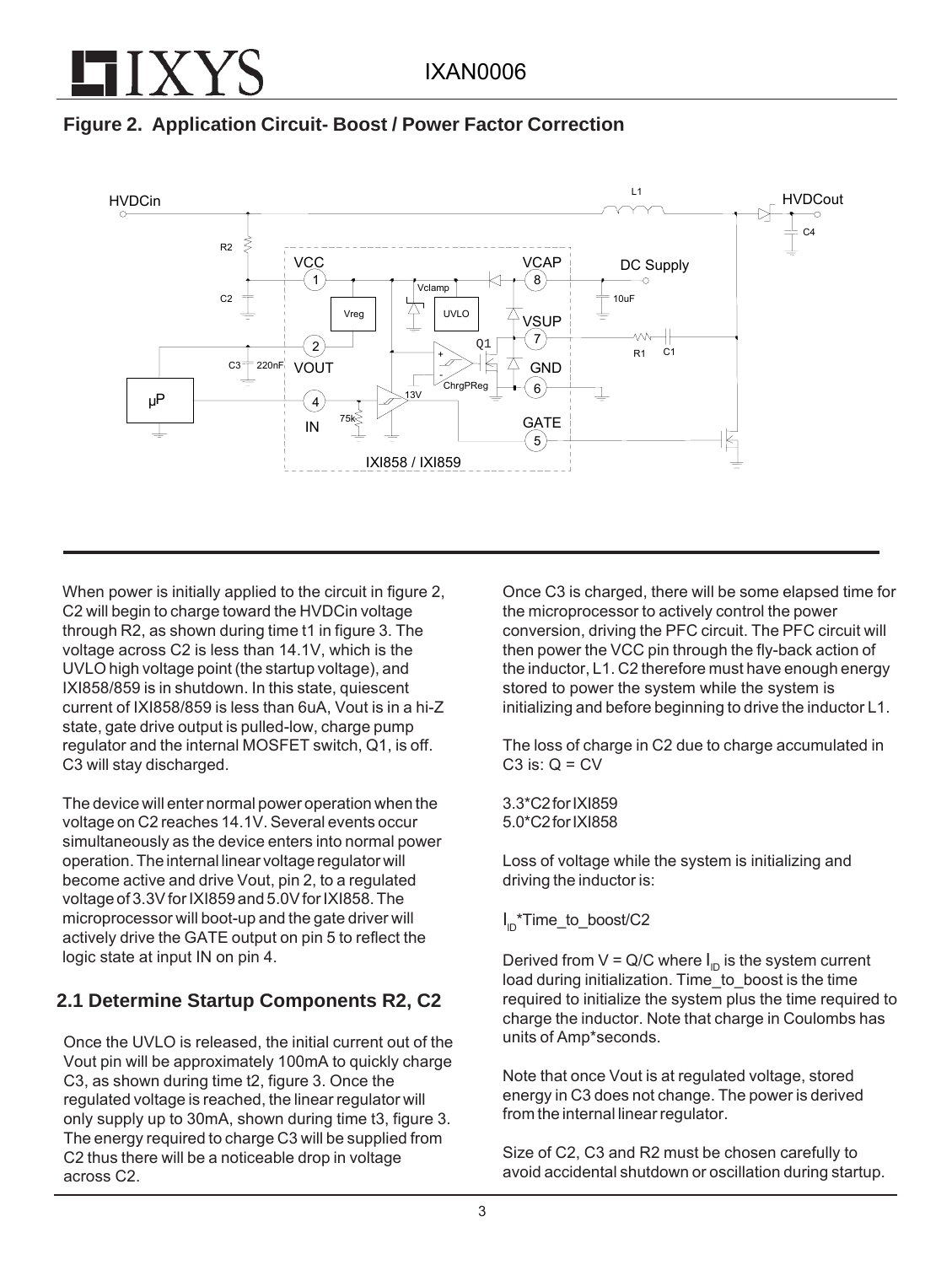



Now we can express the following:

V1 - V2 - V3 > 8.2V (UVLO lower level)

where V3 = I<sub>ID</sub>\*Time\_to\_boost/C2

Stated in terms of charge:

 $(Q1/C2) - (Q2/C2) - (I_{\text{in}}$ \*Time\_to\_boost/C2) > 8.2V

where

 $Q1 = 14.1V * C2$  (initial charge)  $Q2 = 5V * C3$  or 3.3V  $* C3$  (charge transferred to C3)

Thus for the 5V regulator as an example:

 $(14.1*C2)/C2 - (5*C3)/C2 - (I<sub>ID</sub>*Time_to-book/C2) > 8.2V$ 

 $[(14.1^*C2) - (5^*C3) - (I_{\text{in}}^*Time_to\_boost)]/C2 > 8.2V$ 

Generally stated for both devices:

For IXI858:

8.2V<(1/C2)\*(14.1\*C2-5.0\*C3)-l<sub>ip</sub>\*Time\_to\_boost/C2

For IXI859:

 $8.2V < (1/C2)^*(14.1*C2-3.3*C3) - I_D*Time_to_boot/C2$ 

C3 must have a minimum value of 0.2uF to maintain stability. Depending on application and capacitor types, it may be advisable to add 0.01uF or 0.1uf capacitor in parallel to reduce noise on Vout and decouple the linear regulator from the load. From the inequality and solving for C2, one can calculate the minimum capacitor required for C2.

For IXI858: C2>(5.0\*C3+I<sub>ID</sub>\*Time\_to\_boost)/5.9 For IXI859: C2>(3.3\*C3+I<sub>ID</sub>\*Time\_to\_boost)/5.9

The selection of R2 is simple but yet very important to the safety of the charge pump device. R2's minimum value is based on the given HVDCin and the resulting current through it. This current must not exceed the minimum system current from the Vout pin plus the maximum allowable current through the internal zener clamp, which is 5mA. Any additional current will cause the voltage to rise across C2 and may result in destruction of the internal zener clamp if too much power is absorbed by it when clamped.

Resistor R2 is used to trickle charge C2, it is not meant to power the system during normal operation. But at the minimum value of R2, we have enough current to power the system. So with a rectified AC input for HVDCin of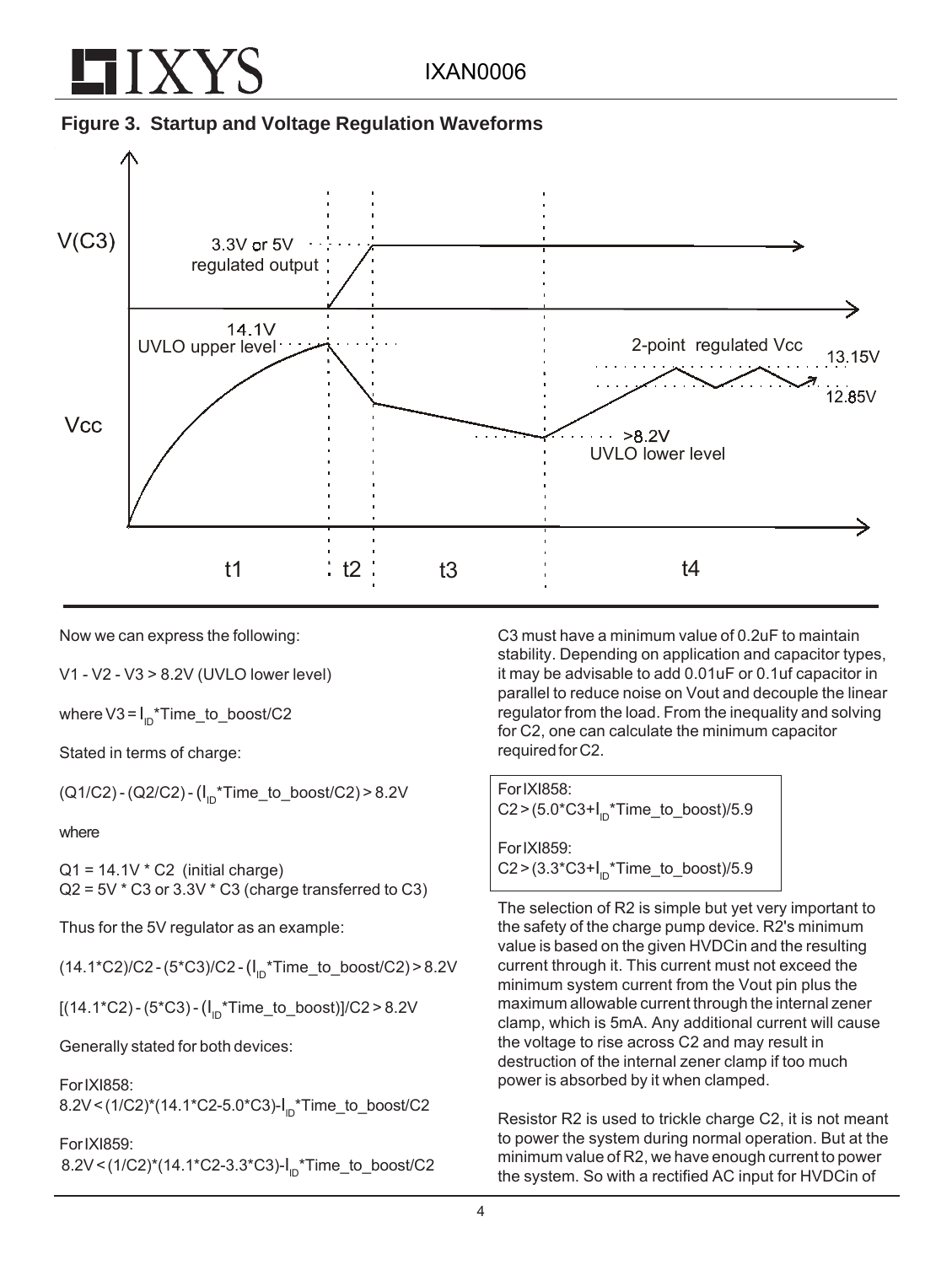**Figure 4. Alternative R2, C2 Operation using Constant Current Source**



some value, a resulting see-saw effect takes place from where the operating current orginates. At peak AC values of HVDCin, current is sourced through R2, and as the rectified HVDCin approaches 0V, current is sourced through charge pump operation.

Since we don't intend to operate with the internal zener clamped, it is suggested to subtract the maximum allowed current of 5mA through the zener and only use the system operating current to calculate R2.

```
R2 (minimum) > HVDCin (avg.) / system current
```
The maximum value of R2 is not really of concern and is selected by the user who decides what the acceptable C2 charge time is during period t1 in figure 3. Keep in mind that during t1 we are only charging C2, the charge pump and system are not operational yet. At the end of t1 we have stored enough charge in C2 to sustain operation to boot the system until the charge pump can take over.

# **2.2 Alternative R2, C2 operation using a Constant Current Source circuit.**

Figure 4 shows a circuit that can be used as an alternative to the Vcc startup components R2 and C2. One feature that might be desired is a low power standby mode in which the processor is allowed to shut down external PFC operation. In this case, R2 and C2 would not be able to provide enough energy by themselves to keep the processor running. Therefore, the processor must stay in an active mode, running the PFC section of the circuit, to provide power back to itself. By utilizing the alternative circuit, enough

energy to run the processor is provided which allows it to enter a low power standby mode without driving the PFC section.

Note carefully that there is a caveat in using the alternative constant current source circuit. It was detailed in a previous section that during t2 and t3 in figure 3 there is a time in which the system boots up, before PFC and charge pump operation starts. During this time the Vcc voltage falls from the UVLO<sub>H</sub> (14.1V) point down to 12.85V at which point the internal comparator releases the charge pump. The caveat is that too much current is allowed by the constant current source, the Vcc voltage does not fall, and the charge pump is never released by the internal comparator. No charge pump operation will take place and no power will be provided to anything attached to Vcap, pin 8. Therefore the constant current source is viewed as an alternative power supply to the charge pump and everything attached to the Vcap pin should now be tied to some other power source. In other words, use of the alternative circuit disables the charge pump.

As a precaution, the value of Vzener plus the voltage drop of  $V_{Rbias}$  must be between UVLO<sub>H</sub> (14.1V) and V<sub>clamp</sub> (17V) so that the internal zener diode clamp is not able to conduct on the high side and  $UVLO<sub>H</sub>$  can be reached on the low side at start-up. Otherwise the constant current source could clamp the internal Vclamp diode instead of Vzener or UVLO<sub>H</sub> will never be reached. Both conditions will result in improper operation.

The addition of Rccs is used to shift power dissipation away from the depletion MOSFET, more so when HVDCin is large. Obviously for the circuit in figure 4, the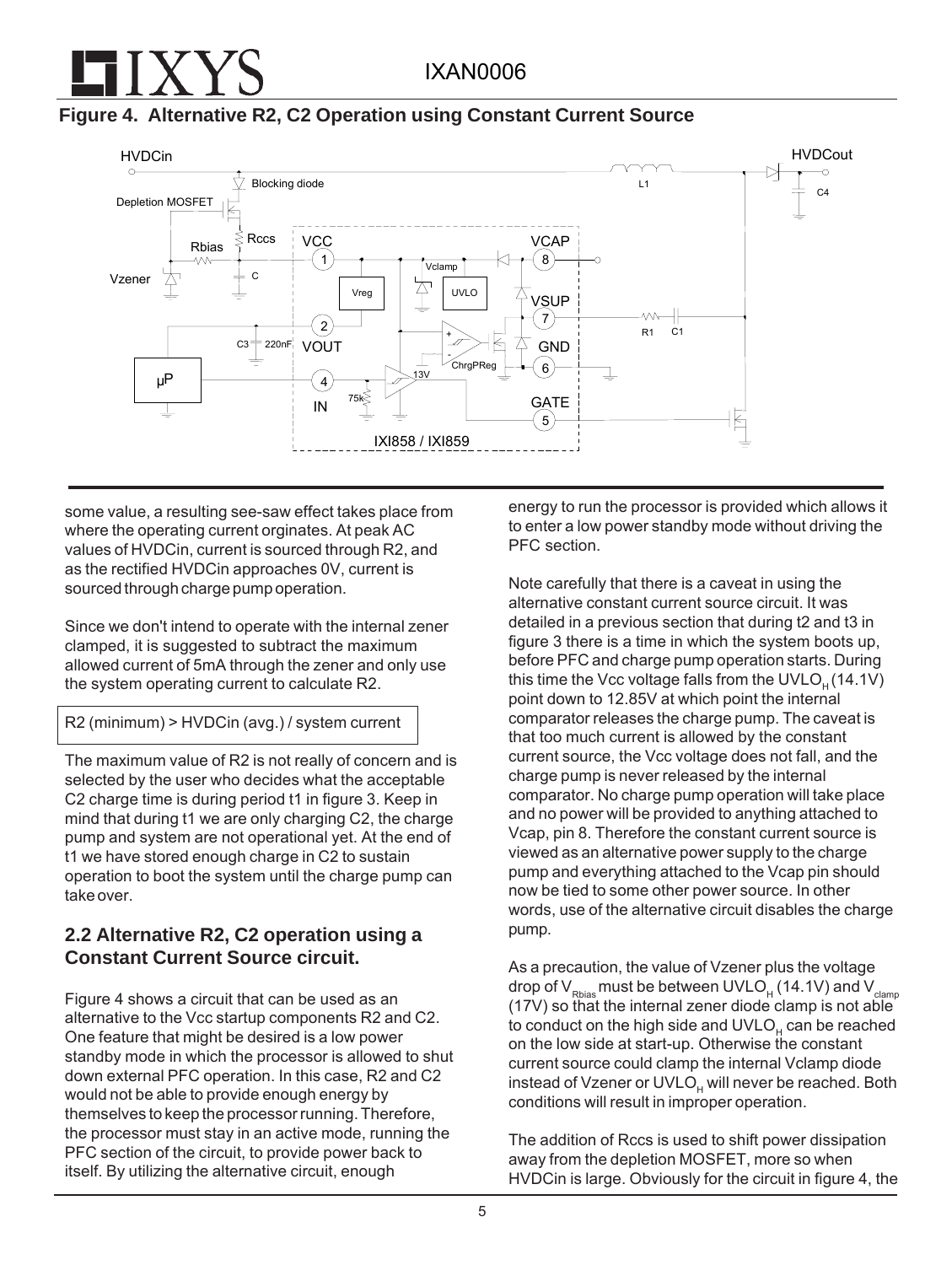source of the depletion MOSFET will be fixed at a value close to that of Vzener. If the value of HVDCin is large then the voltage drop across the depletion MOSFET and resulting power dissipation can be large. Since the general range of power levels for depletion MOSFETs is limited, the use of a Rccs allows a lower power level depletion device to be used by shifting dropped voltage away from it.

The blocking diode is required for when the HVDCin voltage drops below the Vcc pin voltage. This will occur in the case when HVDCin is a rectified sine wave and drops toward zero volts.

# **2.3 Determine PFC Components R1, C1**

The minimum allowable value for R1 is:

 $R1$  (minimum) =  $Vp$ /lp

where Vp is the peak voltage for HVDCout. Ip is the peak current allowable to/from the Vsup pin of the charge pump and specified at 1A from the data sheet.

The differential capacitor current for C1 is,

 $I_{C1}$  = dQ/dt = C1 (dV/dt)

Rearranging for the minimum allowable C1 we have:

 $C1 = I_{c1} * dt/dV$ 

Or restated as:

C1 (minimum) = Isystem\*Tpd/(Vp-(Vcc+Vd+Vd))

where Isystem is the sum of current required by the system, which is the load on the Vout and Vcap pins. Tpd is the switching period of the inductor. (Vp - (Vcc+Vd+Vd)) is the differential change in the voltage across C1over the complete cycle. The two Vd's are the internal diode drops as it charges Vcc. Limit in the datasheet specifies 1.4V for Vd.

If a smaller value of C1 is used, C1 will not transfer enough power onto the Vcc pin to support the system power requirement and will result in collapse of the Vcc voltage.

Too large a value for C1 will result in incomplete charge transfer at end of inductor charge and discharge (fly-back) cycle.

Inductor charge time is controlled by the microprocessor through the GATE pin and the external power MOSFET.

Assuming a complete discharge cycle  $di_{CHRG} = di_{DISCHRG}$ and using di = V<sub>∟</sub>dt/L we can write

$$
V_{L}dt_{CHRG}/L = V_{L}dt_{DISCHRG}/L
$$
 or

 $HVDC$ in \* T<sub>CHRG</sub>/L = (HVDCout - HVDCin) \* T<sub>DISCHRG</sub>/L

The discharge time can then be solved for and approximated by the following equation.

 $T_{DISCHRG}$ =HVDCin/(HVDCout-HVDCin) \* T<sub>CHRG</sub>

The current through the capacitor C1 will be an exponential decay and can be stated as,

I<sub>c1</sub> = Ipk \* exp{-t / (C1\*R1)}

where  $t = T_{\text{DISCHBC}}$ 

 $I_{C1}$  = Ipk \* exp{-T<sub>DISCHRG</sub> / (C1\*R1)}

In typical application, it is desirable to have less than 1% of residual current after discharge. Thus,

 $\ln(I_{\text{C1}} / \text{lpk}) = \ln[\exp\{-T_{\text{DISCHPC}} / (C1*R1)\}]$ 

 $ln(0.01) = -T_{DISCHPG} / (C1*R1)$ 

Solving for C1

 $C1 = -T_{DISCHRG} / (R1*ln(0.01))$ 

This value for C1 must be larger than the minimum value calculated in the earlier C1 equation.

During normal operation, the excess energy from the PFC will be diverted to ground return via the two-point regulator and the internal MOSFET switch. The two-point regulator actively controls the internal MOSFET switch such that the Vcc remain between 12.85V and 13.15V. When the Vcc voltage drops below 12.85V, the MOSFET switch is turned off and the stored PFC energy is transferred to Vcap and Vcc. When the Vcc voltage exceeds 13.15V, the MOSFET switch is turned on and the stored PFC energy is shunted to ground. Vcap and Vcc voltage will not increase beyond the 13.15V.

Do not forget that energy is pumped into the Vcc and Vcap pins only during the inductor fly-back cycle. The inductor charge cycle produces no useable energy as the charge stored in C2 is routed across the parasitic diode, completing the discharge path, during this time. In other words, only one energy pulse is available during a complete cycle.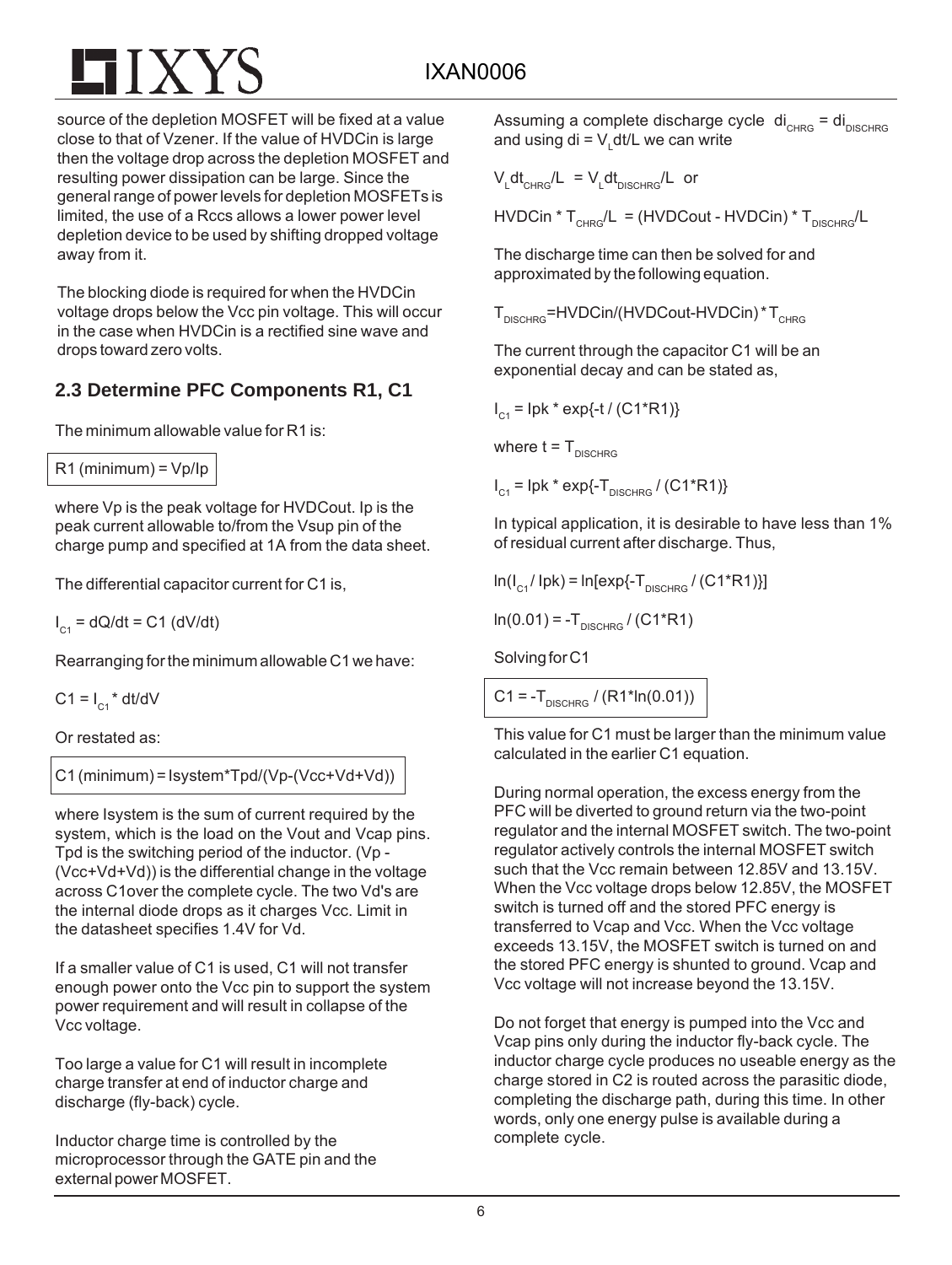Finally, as an example and using figure 7, let us define the pulse discharge waveform with the following parameters. Ip = 1A, maximum peak current allowed, with duration of 1us at which point the current is down to 1% of its original value or 10mA in that amount of time. Also, let us define a peak operating voltage, Vp, as 400V with a nominal switching frequency of 50kHz.

Obviously, we had previously identified the 1A peak current allowed by the device datasheet and the 1% residual current after discharge in a typical application. But what is new here is the pulse duration of 1us. This is arbitrarily selected at 5% of the total switching period. It is arbitrary in the sense that we have not outlined any load conditions on the PFC circuit. But the duration is specific, in a relative sense, to *light loading* of the PFC. If the pulse duration was as long as half of the switching period, we would not be able to completely charge C2 if PFC loading was light, resulting in a short inductor charge period. In other words, a relatively short pulse duration assures complete C2 charging under light loads.

So let,

Ip = 1A (maximum allowed for device)

i1 = 10mA (1% residual current)

t1 = 1us (5% of total PFC switch frequency)

Vp = 400V (PFC boost voltage for this example)

So that,

 $R1 = 400V / 1A = 400$  ohms

C1 =  $-T_{DISCHRG}$  / (R1\*ln(0.01)) = 543pF

 $Q_1$ 0 Τ  $i(t) dt$  $\int$  $:= \int_{0}^{1} i(t) dt = C1 * V = 217 nC$ 

where  $T = 1/f = 1/50$  kHz = 20us.

Energy C1 = 1/2  $*(Q_{C1}^2/C1)$  = 43.43uJ

Power transferred by R1, C1 is:

 $P_{C1} = E_{C1}$  \* f = 2.17W

Power consumed by R1 is:



# **Figure 5. PFC Waveforms and Circuit**